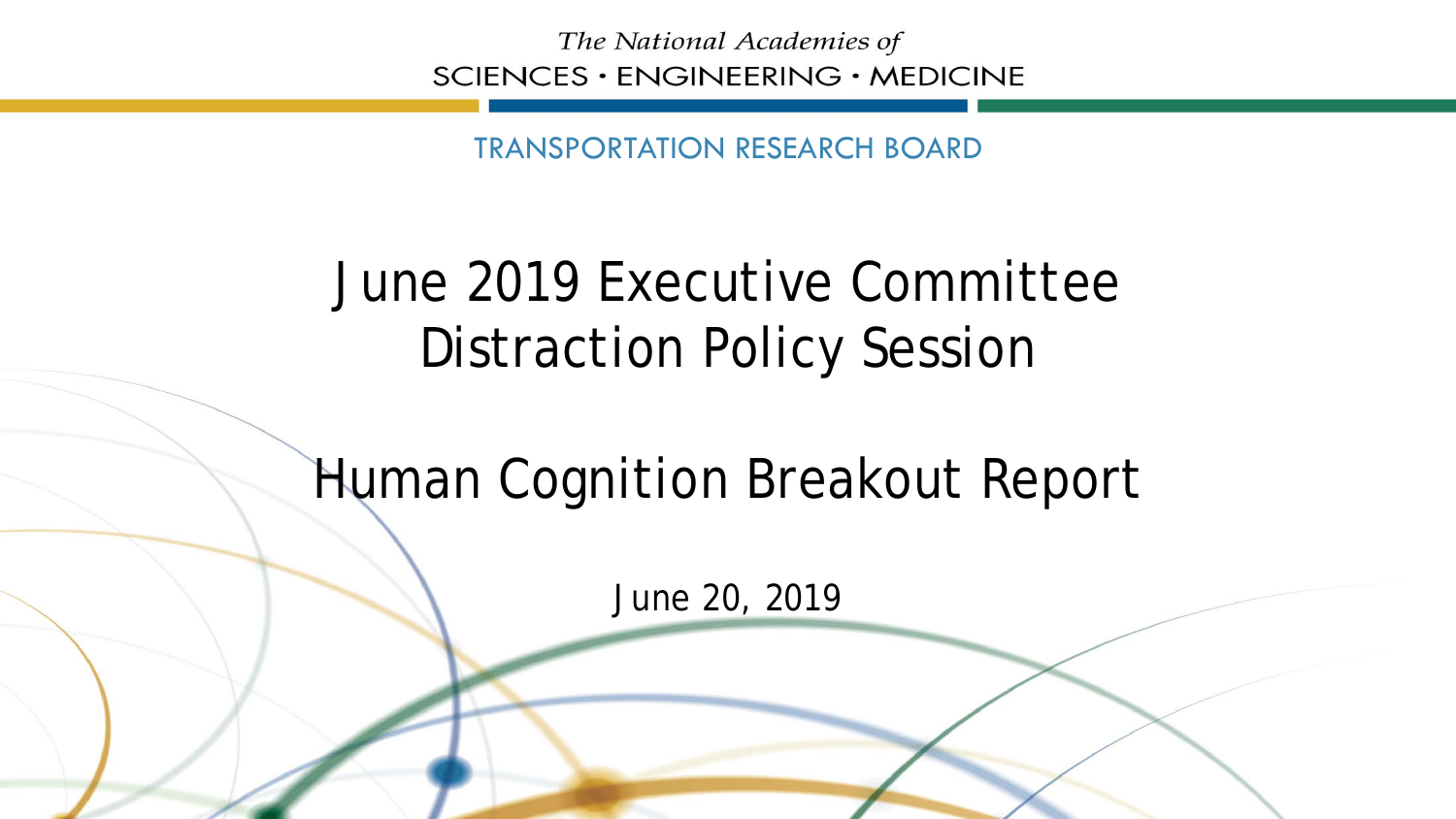## Key Themes

- *For Prior Generations, the Vehicle was the extension and connection to your world……But now the phone is!!*
- *Dramatic Changes Take Time – i.e. seatbelts, smoking, recycling*
- *Information only gets you 20%, regulations and laws gets you 60%, add enforcement you might get 80%*
- *We have heard the argument that it's the device, not the car.*  Well then how close are we from full integration into the *vehicles, and what can we do to further these efforts? (i.e. all cars fully handling texts audible)*
- *There has been substantial amounts of research on distraction on a wide varieties of topics and lot of data collected!*